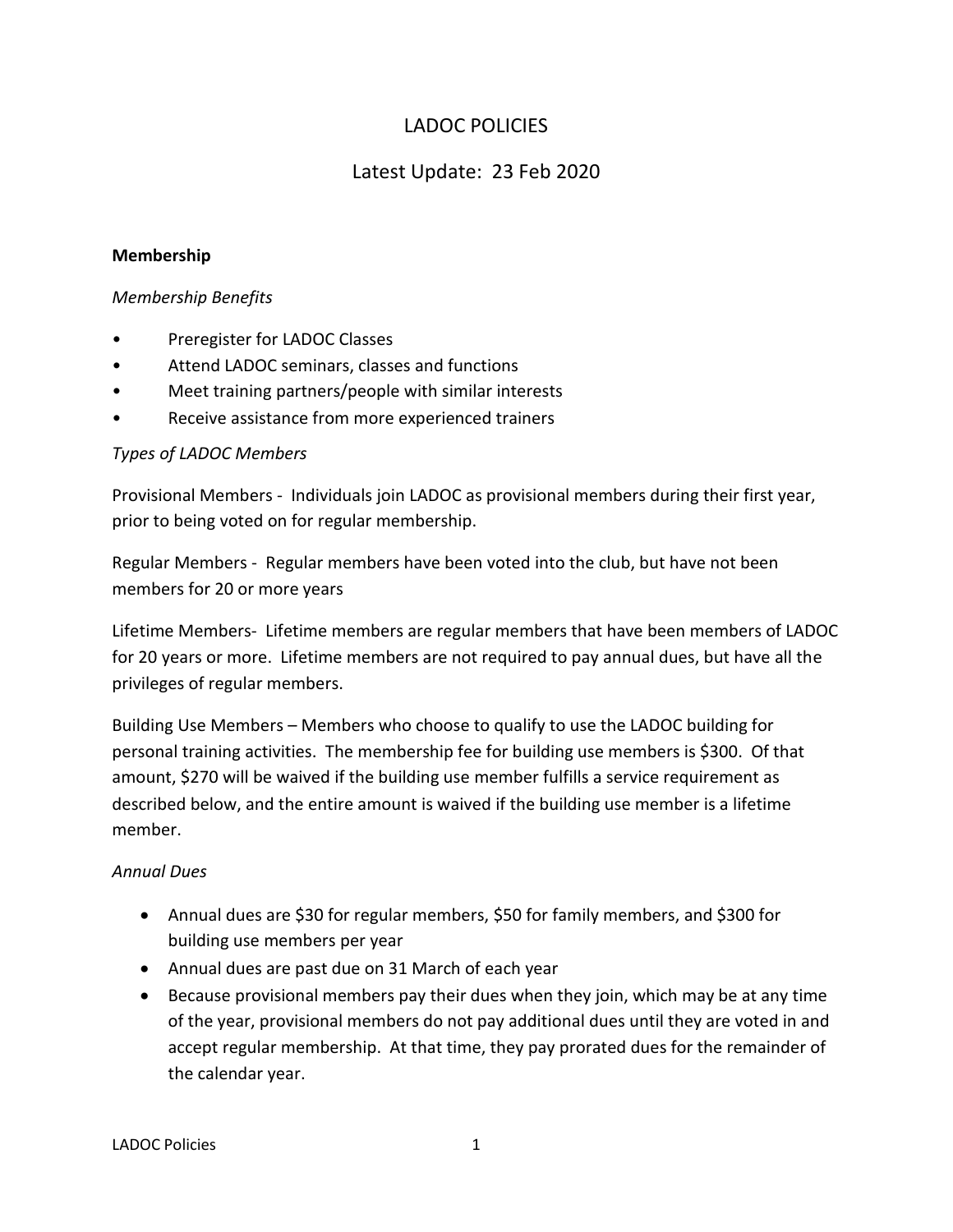• All LADOC members need to submit a membership renewal form each year or otherwise contact the Secretary, even if they do not owe dues

## **Club Meetings**

• The Club has two standing general membership meetings per year (generally, in June and in November or December). The Board of Directors may call additional general membership meeting by scheduling a date, providing an agenda, and providing the membership at least one week's notice

## **Board of Directors and Officers**

- The Club will have a Board of Directors with the duties and powers specified in the bylaws of the corporation as currently filed with the New Mexico Public Regulation Commission
- Directors shall be elected by the Board of Directors at the annual joint meeting of members and the Board of Directors. Directors may be re-elected. The number of Directors of the Corporation shall be at least five (5) and no more than seven (7). Each Director shall hold office for a one (1) year term or until the Director's earlier death, removal, resignation, retirement, disqualification, or the Director's successor shall have been elected and qualified
- Officers of the club are elected by the membership of the club. Officers include the President, Vice President, Treasurer, and Secretary
- Unless voted otherwise by the Board of Directors, the Directors consist of the President, the Vice President, the Secretary, the Treasurer, and the Director of Training. The Board may also elect a member-at-large as a Director.
- The Board of Directors may authorize expenditures of up to \$2000 without bringing the expenditure to the membership of the club for consideration.

# **LADOC Building and Equipment Use Policy**

*What are the allowed uses of the LADOC building?*

- LADOC classes and sponsored seminars
- LADOC instructor assistance to a current class participant
- Use of the LADOC building for meetings/seminars/training by dog-related service organizations (such as Friends of the Shelter), as approved by the Board
- Use of the building for personal training by qualifying LADOC members (see below)
- Rental of the LADOC building to other organizations, as approved by the Board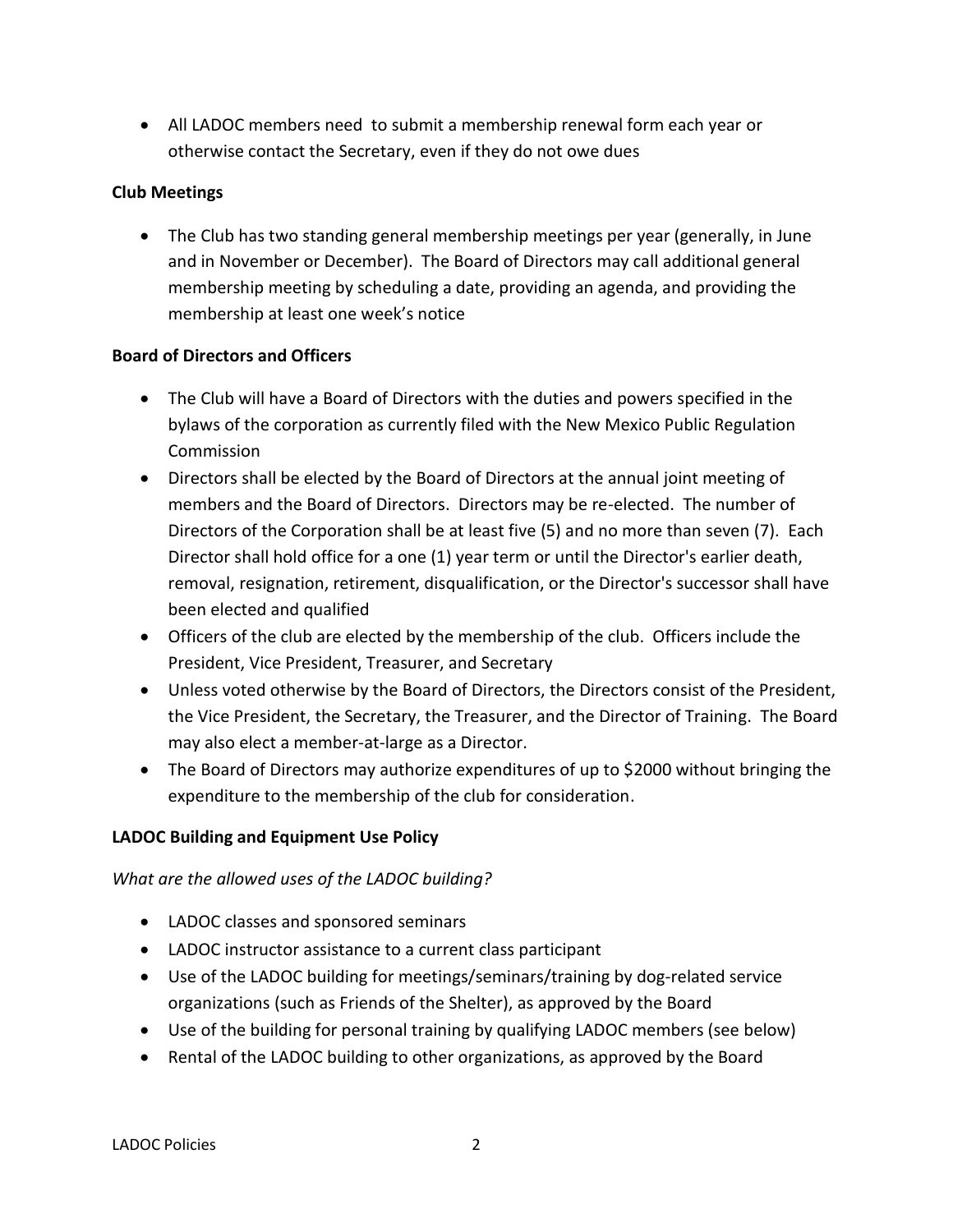• Any use of the LADOC building and grounds by any party is subject the restrictions as defined in LADOC's contract with the Los Alamos County.

# *What uses of the LADOC building are not allowed?*

- Regular escort of non-LADOC members or LADOC members who have chosen not to qualify for building use for personal training
- Any private enterprise by a LADOC member that has not been approved by the Board
- Rental of the building by professional dog trainers

# *Who may use the building for personal training during a given calendar year?*

- All lifetime members
- Any regular/family member who certifies at the beginning of the year in their membership renewal form that they will meet one of the following requirements for building use: (1) Teach at least one class; (2) Assist at least one class; (3) Serve as officer or board member; (4) Serve as building manager, registrar, web master, or other LADOC service position of equivalent value as approved by the Board; (4) Pay the building use member fee of \$300
- Any provisional member after they have completed one of the above requirements for building use

## *Scheduling:*

- Class are scheduled by LADOC's Director of Training
- Use of the LADOC building by another organization is requested through email or phone call to the LADOC Board or Building Manager
- The Board or Building Manager will provide at least 48 hour notice to the membership when the building is reserved for another user
- Use by LADOC members for personal training does not require notification to the membership, but it is a courtesy to let others know

## **Instructors**

## *Qualifications*

To teach a LADOC class that is open to members of the public, an instructor must have the following qualifications:

• Must have assisted at least 3 public LADOC classes (puppy kindergarten or basic manners)